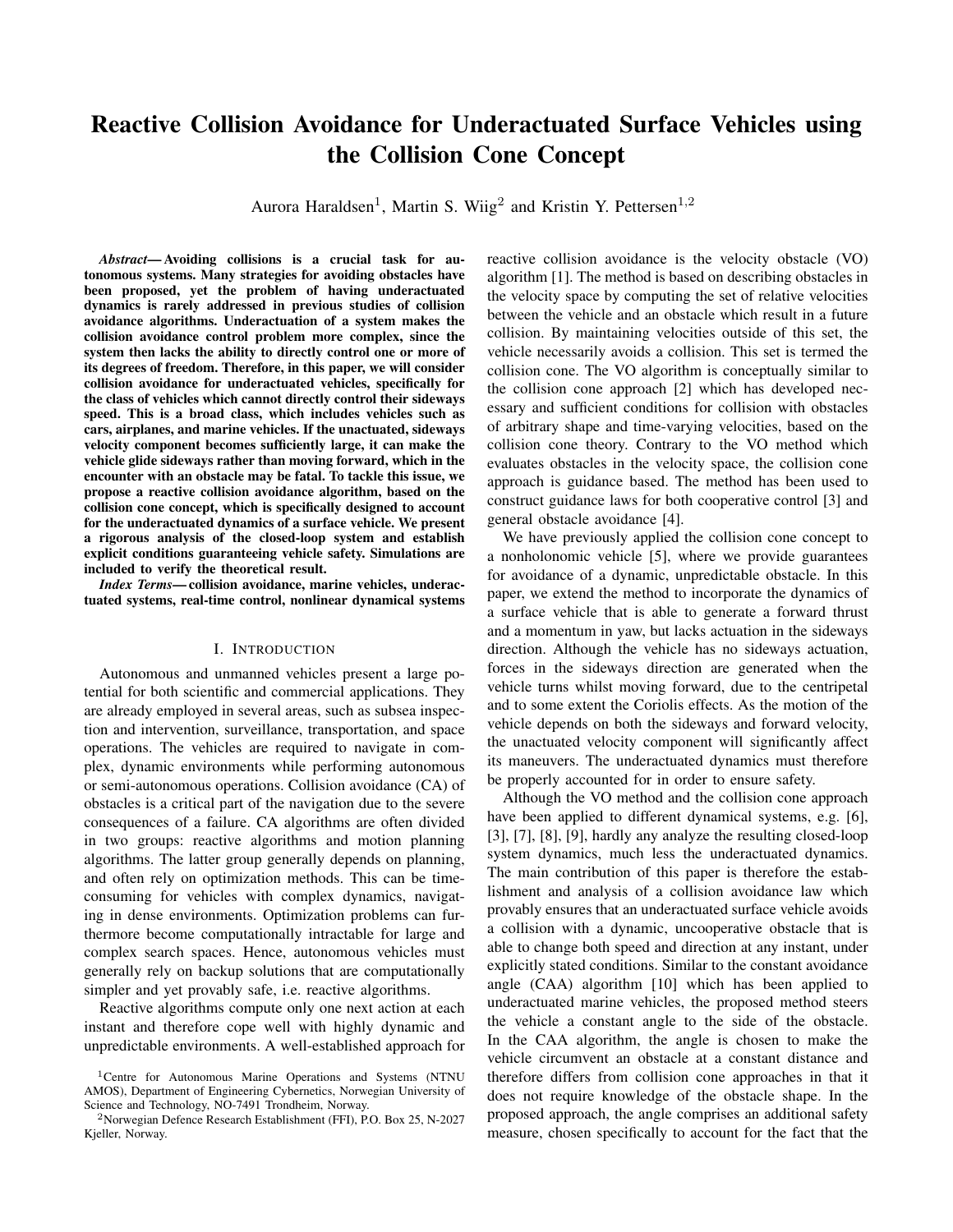

Fig. 1: The body-fixed reference frame in relation to the inertial reference frame.

vehicle cannot change its yaw rate momentarily. Another similarity to the CAA algorithm is that we choose to control the course of the vehicle rather than its heading, which ensures that the vehicle is steered in the desired direction. In [10], proportional-derivative control of the course is applied, and safe course references are assigned to make the vehicle avoid potential collisions. Although this control solution stabilizes the course error dynamics exponentially, it does not utilize the turning capabilities of the vehicle to the fullest in collision avoidance scenarios. In our approach, we instead let the vehicle turn at a constant, maximum rate to avoid collision, thus generating faster and more agile avoidance maneuvers. The collision avoidance problem is moreover combined with path following to demonstrate that the approach also allows the vehicle to achieve its separate goals.

The paper is organized as follows. Section II and III present the vehicle and obstacle models, respectively, and Section IV defines the geometrical properties of the collision cone. In Section V the control system of the vehicle is presented. A mathematical analysis of the algorithm applied to the system is given in Section VI. The theoretical results are verified through simulations in Section VII, before some concluding remarks are provided in Section VIII.

### II. VEHICLE MODEL

We will in this section explain the notation used to express the vehicle kinematics and present the kinematic and dynamic model of an underactuated surface vehicle.

## *A. Notation*

The vehicle is modeled in three degrees of freedom. The model is expressed in the body frame  $b$ , which is attached to the pivot point [11] of the vehicle, in reference to an inertial frame  $n$  (cf. Figure 1). The position and velocity of b with respect to n are denoted as  $\rho_b^n$ ,  $[x_b^n, y_b^n]^2$  and  $V_{nb}^{n}$ ,  $[\underline{x}_{b}^{n}, \underline{y}_{b}^{n}]^{2}$ , respectively, and the orientation of b with respect to  $n$  is given by the heading angle  $\int_{b}^{n}$ . The bodyfixed linear and angular velocities are contained in the vector  $\begin{bmatrix} b \\ nb \end{bmatrix}$ ,  $\begin{bmatrix} u_{b} \\ v_{b} \\ \end{bmatrix}$ , where  $u_{b}$  is the surge (forward) speed,  $v_b$  is the sway (sideways) speed, and  $r_b$  is the yaw (heading) rate. The speed of the vehicle is denoted as  $U_b$ ,  $\overline{U_b^2 + V_b^2}$ and the course as  $\int_b^n$ , atan2  $(y_b^n, x_b^n)$ .

## *B. Model*

The marine vehicle is assumed to have a thruster generating force in the forward direction and a rudder generating angular momentum. The model is written in the expanded form of [10]:

$$
\underline{X}_{b}^{n} = U_{b} \cos\left(\begin{array}{c} n \\ b \end{array}\right) \quad V_{b} \sin\left(\begin{array}{c} n \\ b \end{array}\right); \tag{1a}
$$

$$
y_b^n = u_b \sin(\begin{array}{c} n \\ b \end{array}) + v_b \cos(\begin{array}{c} n \\ b \end{array})
$$
 (1b)

$$
-b = r_{b} \tag{1c}
$$

$$
\underline{u}_b = f_u(u_b; v_b; r_b) + u_i \tag{1d}
$$

$$
\underline{V}_b = X(u_b)r_b + Y(u_b)V_b; \qquad (1e)
$$

$$
\underline{r}_b = f_r(u_b; v_b; r_b) + r_i \tag{1f}
$$

where the expressions of  $f_u(u_b; v_b; r_b)$ ,  $f_r(u_b; v_b; r_b)$ ,  $X(u_b)$ , and  $Y(u_b)$  depend on the mass and damping coefficients of the vehicle and are given in Appendix A, and  $\mu$ and  $r_{\rm r}$  are the control forces in surge and yaw, respectively. For the full derivation of the model (1) we refer you to [10], as well as [12] on modeling of marine vehicles in general.

*Remark* 1*.* The model (1) is valid for surface vehicles, and also for describing the horizontal motion of underwater vehicles, operating at maneuvering speeds.

## III. OBSTACLE MODEL

The obstacle is modeled as a moving, circular domain  $D_0$ , with a radius of  $R_0$ , described by the kinematic equations:

$$
\underline{X}_0^n = U_0 \cos\left(\begin{array}{c} n \\ 0 \end{array}\right),\tag{2a}
$$

$$
y_0^n = u_0 \sin(\frac{n}{o}); \tag{2b}
$$

$$
-_{0}^{n} = r_{0} \tag{2c}
$$

$$
\underline{\mathbf{u}}_0 = a_0 \tag{2d}
$$

where  $x_0^n$  and  $y_0^n$  are the Cartesian coordinates of the obstacle center,  $U_0$  and  $\partial_0$  are the forward speed and acceleration, and  $\int_{0}^{n}$  and  $r_0$  are the obstacle heading and heading rate, respectively. The position of the obstacle center is denoted as  $p_0^n$ ,  $[x_0^n, y_0^n]^2$  and the velocity as  $v_{n_0}^n$ ,  $[x_0^n, y_0^n]^2$ .

**Assumption 1.** The heading rate,  $r<sub>o</sub>$ , and forward acceleration,  $a_0$ , are bounded by

$$
r_o \ 2 \left[ \ r_{o;\text{max}}; r_{o;\text{max}} \right]; \tag{3}
$$

$$
a_o \ 2 \left[ \quad a_{o;\text{max}} \quad a_{o;\text{max}} \right] \tag{4}
$$

where  $r_{o;\text{max}}$  0 and  $a_{o;\text{max}}$  0 are constant parameters.

**Assumption 2.** The forward speed,  $U_0$ , is bounded by

$$
u_o \ 2 \left[ 0; \, u_{o,\text{max}} \right] \tag{5}
$$

where  $u_{o;\text{max}} < u_b$  is a constant parameter.

*Remark* 2*.* By Assumption 2, we require the forward speed of the vehicle,  $U_b$ , to be lower bounded by the maximum forward speed of the obstacle. This ensures well-definedness of the geometrical properties defined in the following section and is generally a necessary assumption for guaranteeing avoidance of a dynamic, uncooperative obstacle.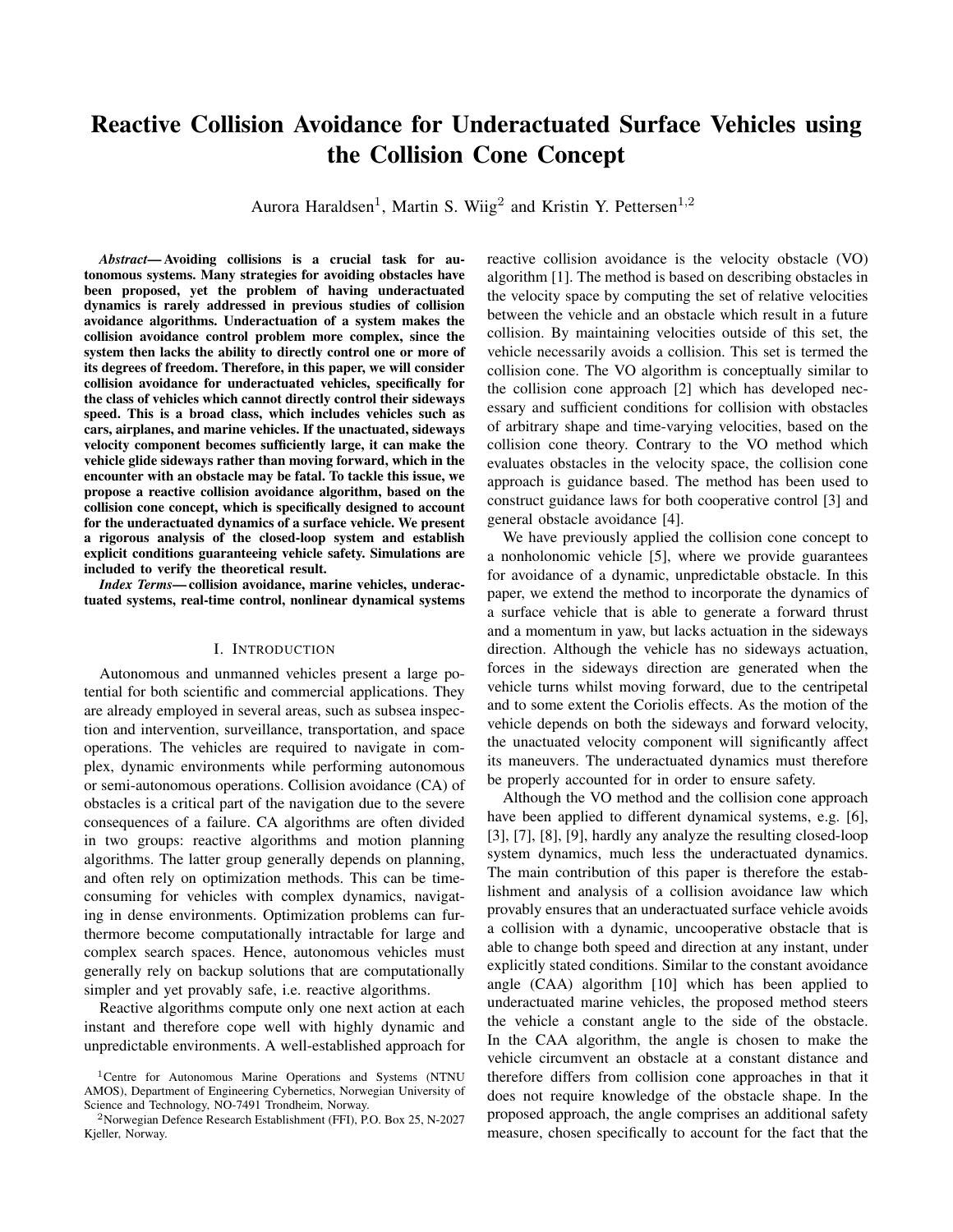## IV. THE COLLISION CONE

To keep the vehicle away from collision, the proposed algorithm will make the vehicle maintain a course that avoids a collision with the obstacle by the collision cone notion. To remain out of collision, the vehicle should keep at least a distance  $d_{\text{sep}} > R_o$  to the obstacle center.

Definition 1 (Collision). A collision occurs between the vehicle and the obstacle if

$$
d_{b,o} < d_{\text{sep}}\tag{6}
$$

where  $d_{b,o}$ ,  $k\mathbf{p}_b^n$   $\mathbf{p}_o^n k$ .

Consider a coordinate frame  $n<sub>o</sub>$ , aligned with the inertial frame *n*, moving with the obstacle velocity,  $V_{no}^D$ . In this frame, the obstacle is static and the vehicle has the velocity  $V_{nbo}^n$ ,  $V_{nbo}^n$   $V_{no}^n$  and course  $\frac{n}{bo}$ , atan2 $(y_b^n \ y_o^n, y_b^n, y_o^n)$ . The vehicle is in danger of colliding with the obstacle if its course, given in  $n<sub>o</sub>$ , lies between the angles

$$
c c \qquad \qquad (7)
$$

where we use the superscript to distinguish between the two angles, representing the edges of the collision cone. Moreover, at at  $\lim_{b \to \infty} (y_o^n - y_b^n, x_o^n - x_b^n)$  and

$$
,\quad \arcsin \quad \frac{d_{\rm sep}}{d_{b,o}}\quad ;\tag{8}
$$

as shown in Figure 2a. Motivated by [13], we will call this situation a *conflict*, which is characterized by the condition

$$
j\, \, \stackrel{n}{\scriptsize{bo}}\, \quad j < \quad \ \colon \qquad \qquad (9)
$$

The same condition can be described with respect to the inertial frame,  $n$ , by performing a coordinate transformation. Consider Figure 2b, where we let the velocity vector  $V_{nbo}^n$ point along the edge at  $\frac{1}{cc}$ . The angle  $\frac{1}{cc}$  then defines the corresponding edge given in  $n$ , computed as

$$
c c' + c c + b
$$
 (10)

*Remark* 3. The angle  $\alpha$  is computed by the same procedure as  $_{cc}^{+}$ .

The angle  $\frac{1}{b}$  can be found by using the Law of Sines on the triangle defined by  $V_{nb}^{\prime\prime}$ ,  $V_{n0}^{\prime\prime}$ , and  $V_{nbo}^{\prime\prime}$ , as

$$
b \quad \arcsin \quad \frac{u_o \sin(\quad o)}{U_b} \quad ; \tag{11}
$$

where  $\phi$  is found geometrically as

$$
o \qquad \qquad \frac{n}{o} + \quad \text{cc} \qquad (12)
$$

Adapted from [13], a measure of the angular distances to a conflict with the obstacle is then found as

$$
h = \frac{n}{b} = \frac{1}{\csc}.
$$
 (13)

The angles are wrapped into the domain  $2(2; 2)$ such that they are negative if the vehicle is in a conflict, and positive otherwise. The formulation corresponds to the distances the vehicle must turn in both directions in order



Fig. 2: Geometric representation of the collision cone.

to enter (or in the opposite case, exit) a conflict, and the shortest distance is found geometrically as

 $\left($ 

min 
$$
+
$$
 if  $\frac{n}{bo}$  0;  
if  $\frac{n}{bo}$  < 0; (14)

where we map the angular difference to the interval  $\begin{pmatrix} n \\ h \end{pmatrix}$  $2()$  ; ].

# V. VEHICLE CONTROL

This section presents the full control system of the vehicle. The objective of the vehicle is to converge to a straightline path by following the course references generated by a line-of-sight (LOS) guidance law. To ensure that path following does not lead to a collision, the course of the vehicle is controlled by a collision avoidance algorithm at all times. Notice that, as opposed to vehicles with unicyclelike kinematics, the heading and the course of the vehicle (1) do not necessarily coincide. In particular, at non-zero sway speeds, the vehicle will move in a direction that differs from its heading. To circumvent this issue, the output of the course control law is converted to an equivalent yaw rate signal. The dynamics of the vehicle are moreover controlled by feedback linearizing controllers, ensuring close tracking of the surge speed and yaw rate references.

## *A. Path following*

The objective of the vehicle is to follow a straight-line path parallel to the  $x^n$ -axis, defined as P,  $f(x; y) \nvert 2 \, \mathbb{R}^2$  $y = y_t^n y$ , where  $y_t^n$  is the desired position along the  $y^n$ -axis. To make the vehicle converge to and move along this path, we choose to use an LOS guidance law [12] to define the desired course angle as

$$
\begin{array}{ccccc}\n n & \arctan & \frac{y_b^n - y_t^n}{p} & ,\n\end{array}
$$
\n(15)

where  $> 0$  is the lookahead distance. To ensure that the vehicle maintains this course, the desired course rate is chosen as

$$
r_{\rm gd} \, , \quad \frac{n}{\rm -gd} \qquad \frac{n}{g} \qquad \qquad (16)
$$

where  $\sim_{\text{g}}^D$ ,  $\sim_{\text{g}}^D$  and  $\sim$  0 is a constant gain. It is straightforward to see that the control law (16) ensures global exponential stability of the course error dynamics, provided the desired course rate,  $r_{\text{gd}}$ , is perfectly tracked.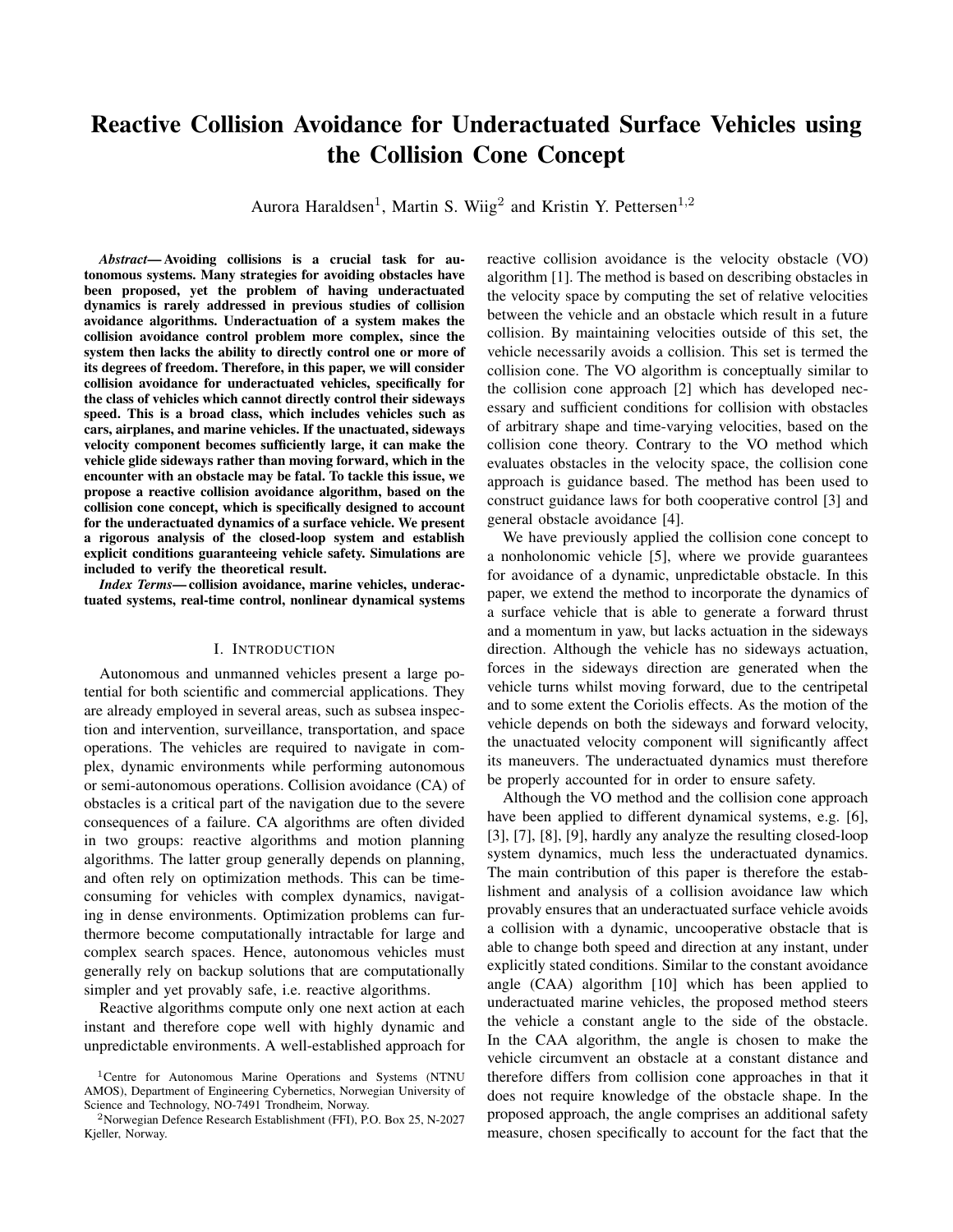## *B. Collision avoidance*

To avoid colliding into an obstacle, the vehicle should always abide by a collision avoidance algorithm. A safety radius  $R_{\text{safe}} > 0$  is introduced to determine when collision avoidance is needed. If the obstacle is outside of this radius,

$$
d_{b/O} > R_{\text{safe}} \tag{17}
$$

then the vehicle should always maintain path following. However, if the obstacle comes within the safety radius, path following should continue as long as the guidance law is safe to follow, determined by the condition:

$$
\begin{array}{c}\n n \\
\text{gd} \ \mathcal{D} \ \ \text{V}_{\text{cc}} \ \text{and} \ \ d_{b/O} \ \ \frac{d_{\text{sep}}}{\text{COS()}}.\n \end{array} \tag{18}
$$

where  $V_{cc}$ ,  $_{cc}$  ;  $_{cc}^{+}$  + and 0 is a constant safety angle. If either of the safety conditions (17) and (18) holds, the desired course rate is thus chosen by (16). Otherwise, the desired course rate is chosen by a collision avoidance law, which will be presented shortly.

To avoid oscillations, the initial turning direction of the vehicle is held throughout the avoidance maneuver, chosen as

$$
j_0 \quad \underset{j \, 2f \, g}{\text{arg min}} \quad \overset{(j)}{=} \tag{19}
$$

evaluated at the time the control system switches from path following to collision avoidance. In order to avoid a potential collision, the vehicle should maintain some maximum course rate,  $r_{\text{max}} > 0$ , in the chosen direction until a safe course is obtained. The collision avoidance law is thus chosen as

$$
r_{\text{ca}}
$$
,  $r_{\text{max}}$   $\text{if } \text{min} \quad 0 \text{ } j \text{ } j_0 = j$  (20)

where  $> 0$  is a constant gain. The second case of (20) will make the vehicle maintain a safety angle, , to a conflict with obstacle and always coincides with the turning parameter  $j_0$ . This ensures that the vehicle does not diverge further than necessary from the nominal trajectory. Moreover, the safety angle acts as an additional security for the vehicle when the obstacle is at a close distance. We will provide lower bounds of the safety parameters and  $R_{\text{safe}}$  in Section VI.

# *C. Surge and yaw controllers*

Let  $U_{bd}$  and  $\Gamma_{bd}$  denote the desired surge speed and yaw rate, respectively, where  $u_{bd} > 0$  is constant and  $r_{bd}$  will be defined in the next section. The surge and yaw dynamics are controlled by the feedback linearizing controllers:

$$
u = U_{bd} \t f_u (u_b; v_b; r_b) \t u^2 b^2 \t (21a)
$$

$$
r = \underline{r}_{bd} \quad f_r(u_b; v_b; r_b) \quad rF_{b'} \tag{21b}
$$

where  $u_b$ ,  $u_b$   $u_{bd}$ ,  $u > 0$  is the surge control gain,  $r_b$ ,  $r_b$   $r_{bd}$ , and  $r > 0$  is the yaw control gain. Substituting (21) into the dynamics (1) verifies that the surge and yaw error dynamics are linear and globally exponentially stable.

**Assumption 3.** At the time  $t_0$ , the system has operated long enough for the yaw rate and surge speed to converge, i.e.  $F_b(t_0) = 0$  and  $u_b(t_0) = 0$ .

## *D. Course rate to yaw rate conversion*

The course rate, defined as  $r \rightarrow \frac{n}{b}$ , is computed by differentiating  $\begin{pmatrix} n \\ b \end{pmatrix}$ ,  $\begin{pmatrix} n \\ b \end{pmatrix}$  + arctan  $\begin{pmatrix} \frac{V_b}{U_b} \\ w_b \end{pmatrix}$  with respect to time:

$$
r = \frac{U_b^2 + X(u_b)u_b}{U_b^2}r_b + \frac{Y(u_b)u_b}{U_b^2}v_b;
$$
 (22)

where we have used the fact that  $\mu_b = 0$ , ensured by Assumption 3. Thus, substituting  $U_{bd}$  for  $U_b$ , the desired yaw rate is defined as

$$
r_{bd} \, , \, \frac{U_{bd}^2 r_d \, \, \Delta Y_{ud} U_{bd} V_b}{U_{bd}^2 + X_{ud} U_{bd}} \, . \tag{23}
$$

where  $r_d$  denotes the desired course rate of the vehicle, chosen as either  $(16)$  or  $(20)$  by the collision avoidance algorithm, and the notation  $U_{bd}$ ,  $\overline{U_{bd}^2 + V_{b}^2}$ ,  $X_{bd}$ ,  $X(U_{bd})$ , and  $Y_{\text{Ud}}$ ,  $Y(u_{\text{bd}})$  is adopted for conciseness.

**Assumption 4.** The term  $X(u_b)$  satisfies

$$
X(u_b) + u_b > 0. \tag{24}
$$

*Remark* 4*.* Assumption 4 implies that a change in the yaw of the vehicle results in a change in its course, which can be seen directly from (22). This is a valid assumption for marine vehicles and ensures that (23) is well-defined.

The modular structure of the algorithm will inevitably cause discontinuities in the reference signal (23). Let  $t_d$  denote a time at which such a jump occurs. To ensure that the reference is smooth and can thus be tracked immediately, we compute it as

$$
r_{bd} \t, \t r_{bd} (t_d) + \frac{T_d}{T_s} (r_{bd} (t_d) \t r_{bd} (t_d)) \t if \t T_d < T_s; \t (25)
$$
\notherwise,

where  $T_s > 0$  is a smoothing interval and  $T_d$ , t  $t_d$ . Note that the parameters  $t_d$  and  $T_s$  are updated in line with changes in  $r_{bd}$  to avoid overshoots.

#### VI. MATHEMATICAL ANALYSIS

This section presents an analysis of the closed-loop behavior of the underactuated vehicle and associated control system. We begin by establishing a lower bound of the distance the vehicle keeps to the obstacle in the ideal case.

Lemma 1. *Consider an obstacle moving with the time*varying velocity  $v_{no}^n$ . Suppose that the vehicle satisfies

$$
j_{bo}^{n}(t)
$$
  $(t)j$   $(t) + j \, 8t$   $t_0$ ; (26)

*where* 2 0; 2 *is a constant angle, and suppose that*  $d_{b,o}(t_0)$   $\frac{d_{\text{sep}}}{\cos()}$ . Then,

$$
d_{b,o}(t) = \frac{d_{\rm sep}}{\cos(\cdot)} \div \mathcal{B}t \qquad t_0: \tag{27}
$$

*Proof:* Consider the line segment going from the vehicle center,  $p_b^n$ , to the obstacle center,  $p_c^n$ , with length  $d_{b,o}$  and orientation. The time-derivative of  $d_{b,o}$  is found geometrically as

$$
d_{b,o} = U_{bo} \cos(\begin{array}{cc} n \\ bo \end{array})
$$
 (28)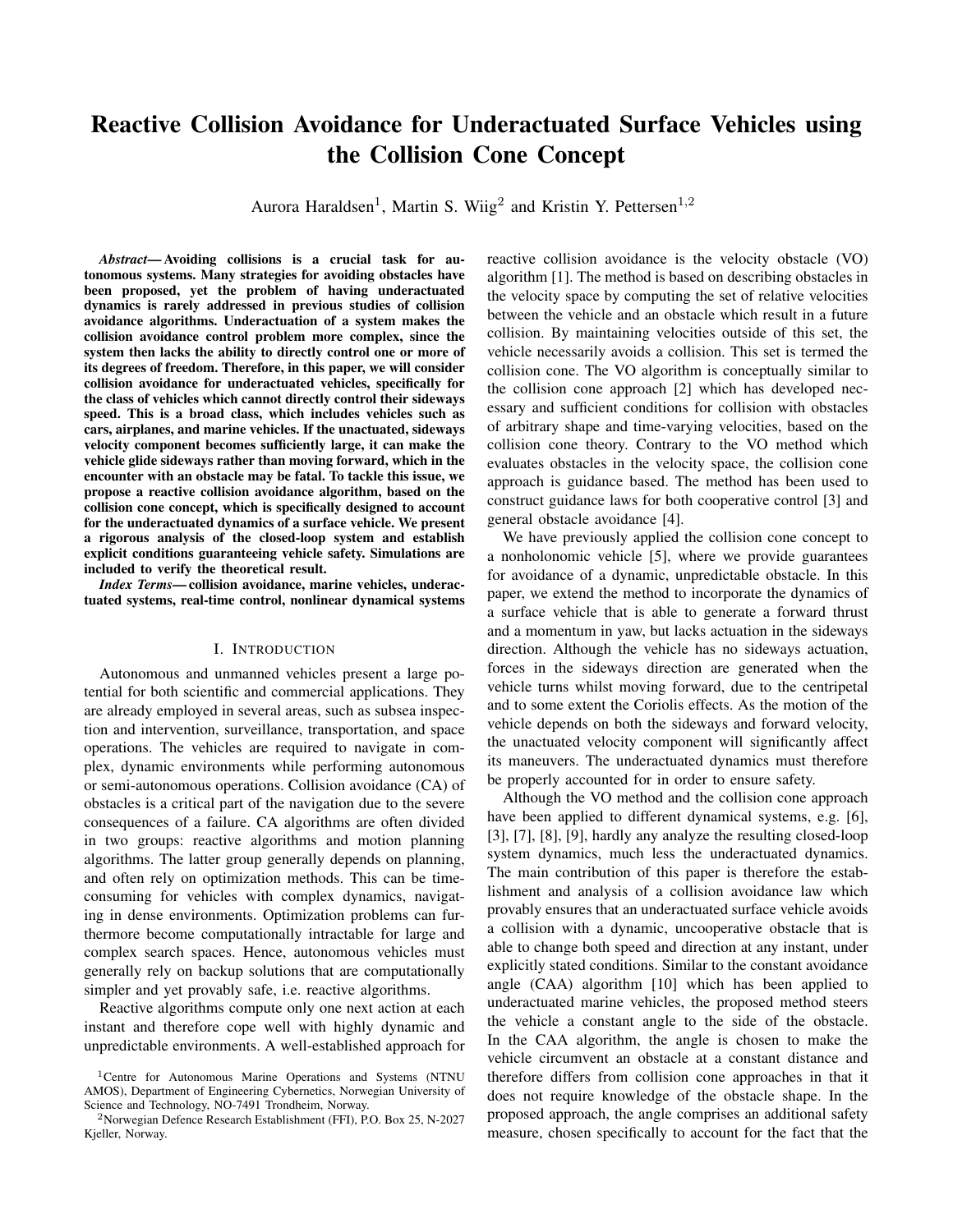where  $U_{bo}$ ,  $kV_{nbo}^n k$ . Substituting (26) in (28) gives

$$
\arccos \qquad \frac{d_{b.o}}{U_{bo}} \qquad \qquad (29)
$$

and the time-derivative of is computed from (8) as

$$
= \frac{d_{b,o}}{d_{b,o}} \tan( ):
$$
 (30)

Moreover, the initial condition  $d_{b,o}(t_0)$  $\frac{d_{\text{sep}}}{\cos(\theta)}$  entails that

 $(t_0)$  $\frac{1}{2}$  . Since  $-$  < 0;  $8d_{b,o} > 0$  by (30) and 2 ;  $8d_{b;0}$  0 by (29), we have (t)  $\frac{1}{2}$  ; 8t t<sub>0</sub>. Solving (8) for the distance,  $d_{b/O}$ , with  $\frac{1}{2}$ , yields (27), which concludes the proof.

For the next lemma, we require the sway dynamics (1e) to be nominally stable:

**Assumption 5.** The term  $Y(u_h)$  satisfies

$$
Y(u_b) < 0. \tag{31}
$$

Due to the hydrodynamic damping forces caused by the surrounding fluid, this is a valid assumption for marine vehicles. Combining (22) and (1e), we end up with the sway dynamics

$$
\underline{V}_b = \frac{U_b^2}{U_b^2 + X(u_b)u_b} \left( X(u_b)r + Y(u_b)v_b \right) ; \qquad (32)
$$

which will appear in the following analysis.

Lemma 2. *Consider a vehicle described by* (1)*, controlled by the surge and yaw controllers* (21)*. Let Assumption 3-5 hold. Suppose that the course rate,* r *, is dependent on the sway speed,*  $v_b$ , in a way that the following holds:

$$
jr \ (v_{b;\text{max}})j - \frac{jY_{\text{ud}}j}{jX_{\text{ud}}j}v_{b;\text{max}};
$$
 (33)

*where*  $v_{b;\text{max}} > 0$  *is constant, and*  $j v_b(t_0) j$   $v_{b;\text{max}}$ . Then,

$$
jv_b(t)j \qquad v_{b;\text{max}}; \; \delta t \qquad t_0: \tag{34}
$$

*Proof:* The proof of this lemma follows along the lines of the proof presented in [10, Lemma 2] for the CAA algorithm. Consider the Lyapunov function candidate:

$$
V = 0.5v_b^2
$$
 (35)

Assumption 3 ensures that  $u_b(t) = u_{bd}$ ; 8t t<sub>0</sub>. The timederivative of (35) along the trajectories of (32) is then

$$
V = \frac{U_{bd}^2}{U_{bd}^2 + X_{ud}U_{bd}} X_{ud}r V_b + Y_{ud}V_b^2
$$
 (36)

By Assumption 4 and 5, (36) satisfies

$$
V \frac{U_{bd}^2}{U_{bd}^2 + X_{ud}U_{bd}} jX_{ud}j/r jy_{bj} jY_{ud}jv_b^2
$$
 (37)

Define the level set  $V = f V_b \nvert 2 \rvert V$  0.5 $V_{b,\text{max}}^2 g$ . By (33) and (37),  $\sqrt{v}$  is a positively invariant set. Thus, any trajectory starting inside of the set cannot leave it.

**Assumption 6.** The course rate,  $r$ , is bounded by

$$
r \quad 2 \quad r \quad \text{max} \quad r \quad \text{max} \quad (38)
$$

where  $r_{\text{max}} > 0$  is a constant parameter.

*Remark* 5*.* The maximum course rate is not a physical constraint, rather, it represents a design parameter, similar to  $v_{b;\text{max}}$ . In the remainder of the analysis, these parameters will be used to reach a set of safety conditions ensuring collision avoidance for the vehicle by the proposed algorithm.

Lemma 3. *Consider a vehicle described by* (1) *and an obstacle described by* (2)*. Let Assumption 1-6 hold, and suppose that*  $u_b(t) = u_{bd}$  *and*  $j v_b(t) j$   $v_{b,max}$  *for all* t  $t_0$ *. Furthermore, suppose that there exists a constant parameter* 2 (0; 1) *such that*

$$
V_{b;\text{max}} \qquad \frac{U_{bd}^2 + X_{ud} U_{bd} \qquad U_{bd}^2 \qquad U_{c;\text{max}}^2}{jX_{ud}/U_{c;\text{max}}} \qquad (39)
$$

*and*

$$
r_{\text{.,max}} \frac{r_{\text{0,max}} \frac{u_{\text{0,max}}}{u_{\text{bd}}} + \frac{\frac{\partial \sigma_{\text{.,max}}}{\partial \hat{t}_{\text{bd}}}}{u_{\text{0,max}}^2} + \frac{jY_{\text{ud}}}{jX_{\text{ud}}j}V_{\text{b,max}}}{(1)}.
$$
 (40)

*Finally, suppose that, at a time*  $t_1$   $t_0$ *, the vehicle satisfies* 

$$
j \tfrac{n}{b0}(t_1) \t(t_1) j \t(t_1) \t(41)
$$

and  $d_{b,o}(t_1)$  d<sub>sep</sub>. Then, a course rate, r, satisfying the *collision avoidance law* (20)*, will keep the vehicle out of conflict for all t* t<sub>1</sub>*. Moreover,* 

$$
d_{b,o}(t) \t d_{\rm sep}; \; \delta t \t t_1: \t (42)
$$

*Proof:* The proof of this lemma follows the same line of arguments as in [5, Theorem 1], where we consider collision avoidance for vehicles with unicycle-type kinematics. We here extend the proof by including the dynamical model of an underactuated surface vehicle, resulting in less flexibility in the choice of  $r_{\text{max}}$  due to the increased model complexity as well as having unactuated dynamics to account for.

Consider the distances to conflict, , defined in (13). By (41),  $\min(t_1)$  0. The time-derivative of is computed by substituting  $(7)$  and  $(10)$  into  $(13)$  as

$$
- = r \qquad - \qquad -b \qquad (43)
$$

The time-derivative of  $b$  is computed from (11) as

$$
I_{-b} = I_0 + I_0 - P_0 + A_0 Q_0 - Y_b V_b R_0 ; (44)
$$

where the expressions of  $P(\rho)$ ,  $Q(\rho)$ , and  $R(\rho)$  are given in Appendix A, which yields

$$
= r r_0 P_0 a_0 Q_0
$$
  
\n
$$
\underline{v}_b v_b R_0 + 1 + P_0 - 2 \tag{45}
$$

The term \_ - is computed as

$$
\frac{U_{bo}}{d_{b,o}}\left(\sin\left(\begin{array}{cc}n\\bo\end{array}\right)\right)\cos\left(\begin{array}{cc}n\\bo\end{array}\right)\tan\left(\begin{array}{cc}n\end{array}\right); \quad (46)
$$

where  $\overline{\phantom{a}}$  is found geometrically and  $\overline{\phantom{a}}$  is computed from (8). Recalling that the shortest distance to a conflict, min,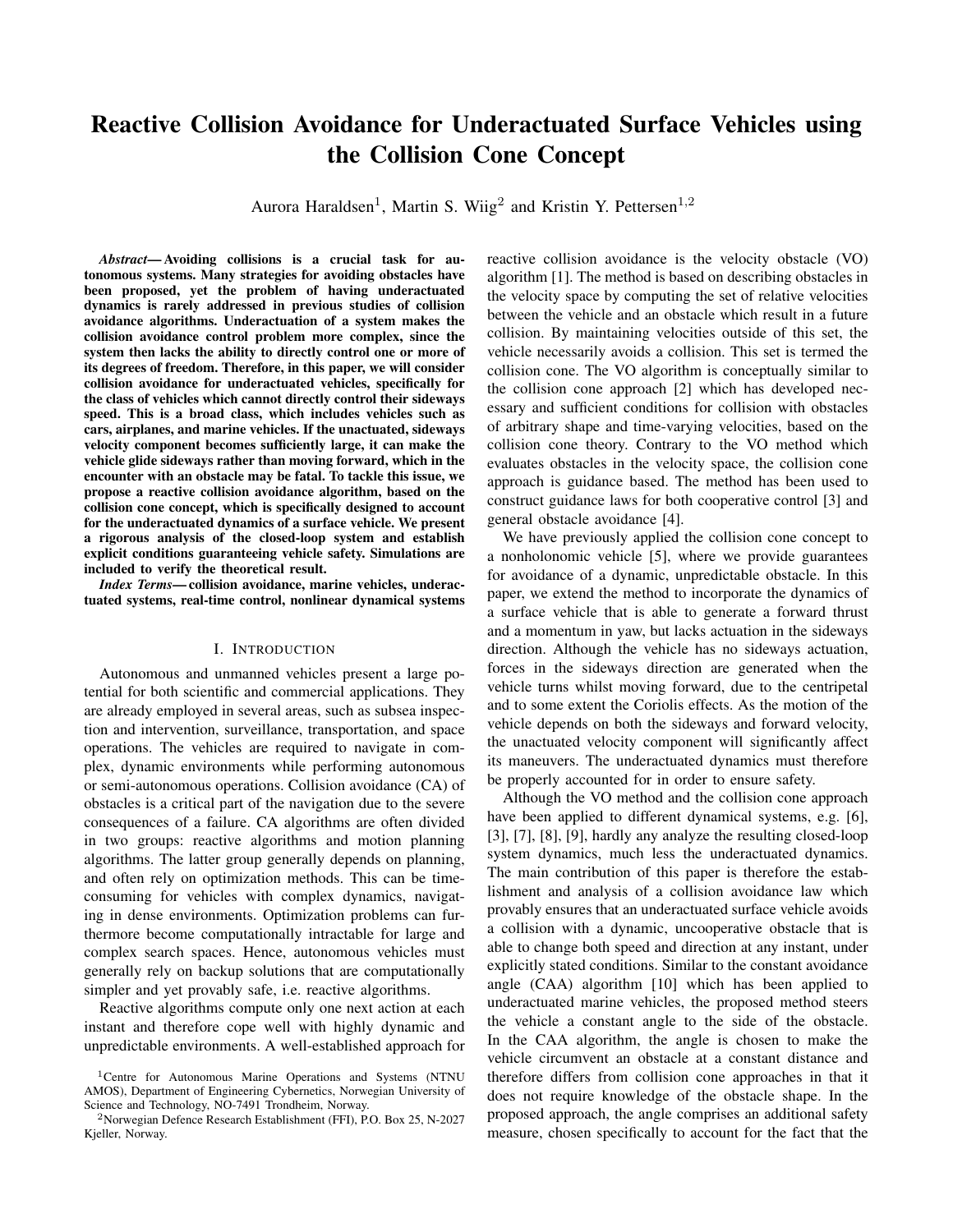

Fig. 3: Geometric representation of ˜.

satisfies (14), we may write sin( $\frac{n}{b_0}$ ) = jsin( $\frac{n}{b_0}$  $)$  ): Furthermore, the vehicle satisfies (41), which entails that

$$
j\sin(\begin{array}{cc} n \\ b_0 \end{array})j \quad \cos(\begin{array}{cc} n \\ b_0 \end{array})\tan(\begin{array}{cc} n \end{array}) \quad 0. \tag{47}
$$

Finally,  $P(\begin{pmatrix} 0 \end{pmatrix}$  2 ( 1;1) by Assumption 2, thus

$$
r = 1 + \frac{X_{ud}V_bU_{bd}^2R(\,_{o})}{U_{bd}^2 + X_{ud}U_{bd}} \quad r_oP_o
$$
\n
$$
a_oQ_o \quad Y_{ud}V_b^2 \quad \frac{U_{bd}^2R(\,_{o})}{U_{bd}^2 + X_{ud}U_{bd}} \quad (48)
$$

where we have inserted the full expression for the sway dynamics given by  $(32)$ . Consider the term in front of  $r$ ,

$$
1 + \frac{X_{ud}v_b U_{bd}^2 R(\,_{o})}{U_{bd}^2 + X_{ud} U_{bd}}
$$
\n
$$
1 - \frac{j X_{ud} j v_b j u_o j}{U_{bd}^2 + X_{ud} U_{bd}} \frac{(49)}{U_{bd}^2 - U_{bc}^2}
$$

To ensure that (49) is positive, we require  $v_{b, \text{max}}$  to satisfy (39), which gives the final expression:

- 
$$
r(1)
$$
  $r_o P_o$   $a_o Q_o$   $jv_b \frac{jY_{ud}j}{jX_{ud}j}$  (50)

The remaining terms of (50) are bounded by the conditions of the lemma and Assumption 1 and 2. Thus, if  $\min 2 [0, 1]$ , then  $\mathsf{m}$  0 when r satisfies the collision avoidance law (20) and (40) holds. Hence, by (41),  $j \frac{n}{b0}(t)$  (t)j (t); 8t  $t_1$ , which ensures that (42) holds by Lemma 1.

The main result will now be presented, where obstacle avoidance is considered in combination with path following. Before stating the theorem, we make the final assumption:

Assumption 7. The vehicle dynamics (1) satisfy

$$
\frac{X_{\text{ud}}^2 U_{\text{o,max}} \tGamma_{\text{o,max}} \frac{U_{\text{o,max}}}{U_{\text{bd}}} + P \frac{a_{\text{o,max}}}{U_{\text{bd}}^2 U_{\text{o,max}}^2}}}{jY_{\text{ud}} j \tU_{\text{bd}}^2 + X_{\text{ud}} U_{\text{bd}} \tU_{\text{bd}}^2 U_{\text{bd}}^2 U_{\text{o,max}}^2} \t{1}.
$$
 (51)

*Remark* 6*.* Assumption 7 follows from Lemma 2 and 3 and ensures that condition (39) and (40) in combination with (33) can be satisfied by a parameter  $2 (0, 1)$ .

Theorem 1. *Consider a vehicle described by* (1) *and an obstacle described by* (2)*. Let Assumption 1-7 hold, the safety* *radius satisfy*

$$
R_{\text{safe}} \quad d_{\text{sep}} + \frac{U_{\text{bd,max}} + U_{\text{o,max}}}{r_{\text{max}}} + d_{\text{jump}} \qquad (52)
$$

*the angular safety distance satisfy*

$$
\arccos \frac{d_{\rm sep}}{d_{\rm sep} + d_{\rm jump}} \qquad (53)
$$

*and the smoothing time satisfy*  $T_s$   $T_{jump}$ , *where*  $d_{jump}$ ,  $T_{\text{jump}}(U_{\text{O,max}} + U_{\text{bd,max}})$  *and*  $U_{\text{bd,max}}$  $\frac{v_1^2}{u_{bd}^2 + v_{b,max}^2}$ . *Furthermore, for a constant parameter*  $2(0,1)$ , let (39) *and* (40) *of Lemma 3 hold, the maximum course rate satisfy*

$$
r_{\text{max}} = \frac{jY_{\text{ud}}}{jX_{\text{ud}}j}v_{b;\text{max}}.
$$
 (54)

*and the lookahead distance satisfy*

$$
\frac{U_{\text{bd,max}}}{\frac{1}{\text{max}}}.
$$
 (55)

*Then, if*  $d_{b,o}(t_0)$   $R_{\text{safe}}$  *and*  $j v_b(t_0) j$   $v_{b;\text{max}}$ , the *vehicle controlled by the surge and yaw controllers* (21)*, the guidance system* (15)*-*(16)*, and the collision avoidance algorithm* (17)*-*(20)*, will converge to the path* P *without collision, i.e.*  $d_{b,o}(t)$   $d_{\text{sep}}$ ; 8t  $t_0$ .

*Proof:* We will prove this theorem by demonstrating that the lower bounds on the safety radius (52) and the safety angle (53) ensure that the vehicle is able to both reach a safe course and follow the collision avoidance law before a collision can possibly occur with the obstacle.

Lemma 2 in combination with Assumption 6 and the upper bound (54) entails that  $jv_b(t)$   $v_{b,\text{max}}$ ; 8t  $t_0$ . The speed of the vehicle is hence bounded by  $U_b$   $U_{bd\, max}$ .

Consider a time  $t_1$  t<sub>0</sub> at which the vehicle and the obstacle are in a conflict, i.e.  $min(t_1) < 0$ , and will collide unless the vehicle changes its course. Let also the distance satisfy  $d_{b,o}(t_1) = R_{\text{safe}}$ . We furthermore consider the worst case scenario in such a situation. A jump in the yaw reference signal occurs at the time  $t_1$ , and the time it takes to smooth the signal is upper bounded by  $T_{\text{jump}}$ , which causes the distance between the vehicle and the obstacle to reduce by  $d_{\text{jump}}$ . The vehicle must then have reached the maximum course rate,  $r_{\text{max}}$ , by (25) and turns at this rate for a full rad turn before reaching a safe course, during which the obstacle moves at maximum speed towards the turning circle of the vehicle. It follows that the safety radius (52) ensures that there exists a time  $t_2 > t_1$  such that  $d_{b,o}(t)$   $d_{sep}$ ;  $8t \; 2 \; [t_1; t_2]$  and  $\binom{min}{2} = 0$ . Lemma 3 then ensures that  $d_{b,o}$  d<sub>sep</sub> until guidance resumes.

Suppose now that, at some time  $t_3 > t_0$ , the guidance law satisfies  $\int_{gd}^n 2 V_{cc}$  during which  $d_{b,o} < R_{\text{safe}}$ , causing the collision avoidance scheme to commence. The vehicle is not guaranteed to follow (20) before the time  $T_{\text{jump}}$  has passed. By (18), there must exist a time  $t_3^{\ell} < t_3$  such that  $d_{b,o}(t^{\emptyset}_{3})$  $\frac{d_{\text{sep}}}{\cos(\cdot)}$  and  $\frac{n}{b}(t) \geq V_{\text{cc}}$ ;  $8t \geq [t_3^0; t_3]$ , which entails by Lemma 1 and the choice of in (53) that

$$
d_{b/O}(t_3) \quad \frac{d_{\rm sep}}{\cos(\theta)} \quad d_{\rm sep} + d_{\rm jump} \tag{56}
$$